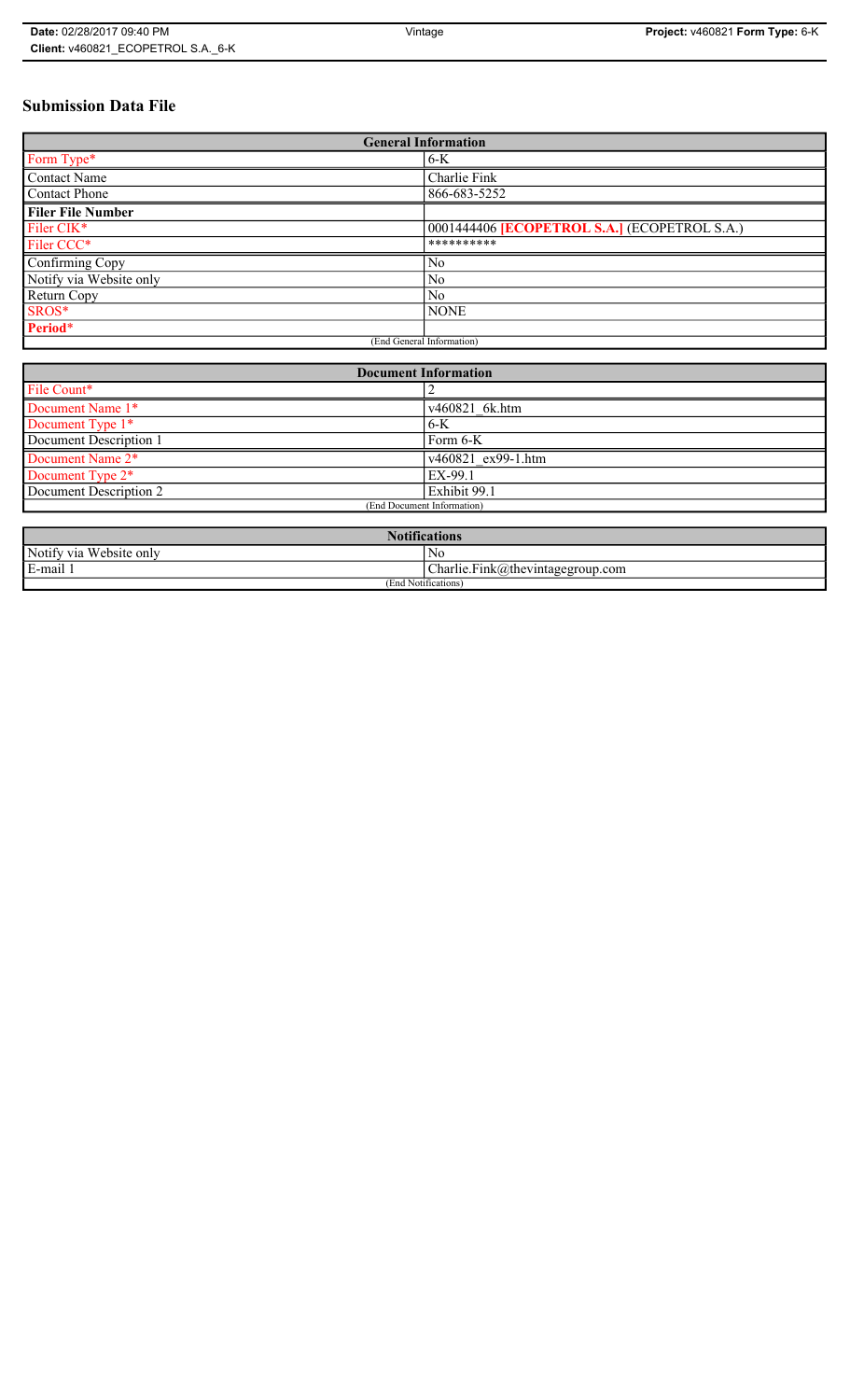#### **UNITED STATES SECURITIES AND EXCHANGE COMMISSION Washington, D.C. 20549**

### **FORM 6-K**

#### **REPORT OF FOREIGN PRIVATE ISSUER PURSUANT TO RULE 13a-16 OR 15d-16 UNDER THE SECURITIES EXCHANGE ACT OF 1934**

For the month of February, 2017 Commission File Number 001-34175

ECOPETROL S.A.

(Exact name of registrant as specified in its charter)

N.A.

(Translation of registrant's name into English)

COLOMBIA

(Jurisdiction of incorporation or organization)

Carrera 13 No. 36 – 24

BOGOTA D.C. – COLOMBIA

(Address of principal executive offices)

Indicate by check mark whether the registrant files or will file annual reports under cover of Form 20-F or Form 40-F.

Form 20-F  $\boxtimes$  Form 40-F  $\Box$ 

Indicate by check mark if the registrant is submitting the Form 6-K in paper as permitted by Regulation S-T Rule 101(b)(1)

 $Yes \Box$  No  $\boxtimes$ 

Indicate by check mark if the registrant is submitting the Form 6-K in paper as permitted by Regulation S-T Rule 101(b)(7)

 $Yes \Box$  No  $\boxtimes$ 

Indicate by check mark whether the registrant by furnishing the information contained in this form is also thereby furnishing the information to the Commission pursuant to Rule 12g3-2(b) under the Securities Exchange Act of 1934.

 $Yes \Box$  No  $\boxtimes$ 

If "Yes" is marked, indicate below the file number assigned to the registrant in connection with Rule 12g3-2(b): 82- N/A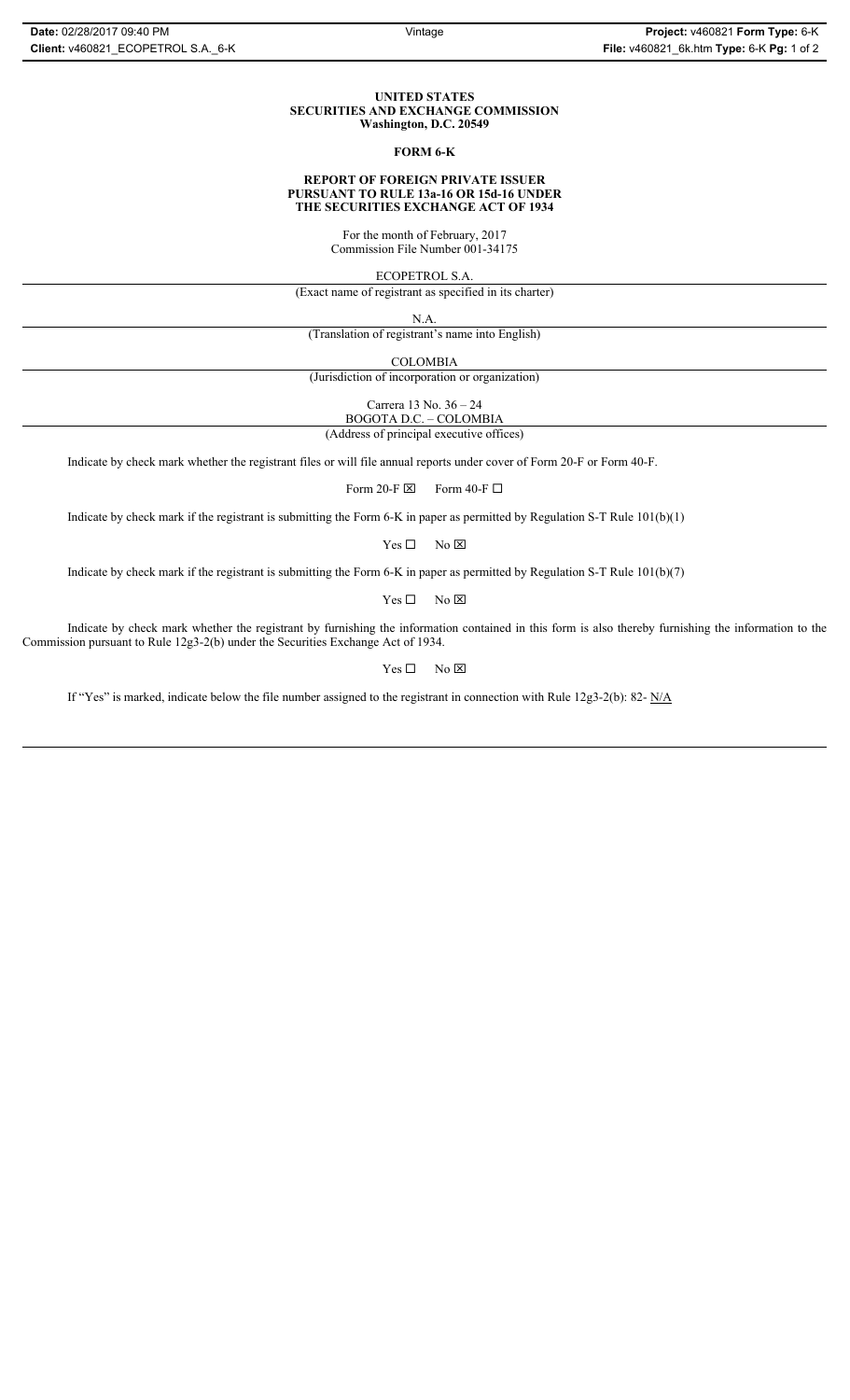# **SIGNATURES**

Pursuant to the requirements of the Securities Exchange Act of 1934, the registrant has duly caused this report to be signed on its behalf by the undersigned, thereunto duly authorized.

Ecopetrol S.A.

By: /s/ María Fernanda Suárez Name: María Fernanda Suárez Title: Chief Financial Officer

Date: February 28, 2017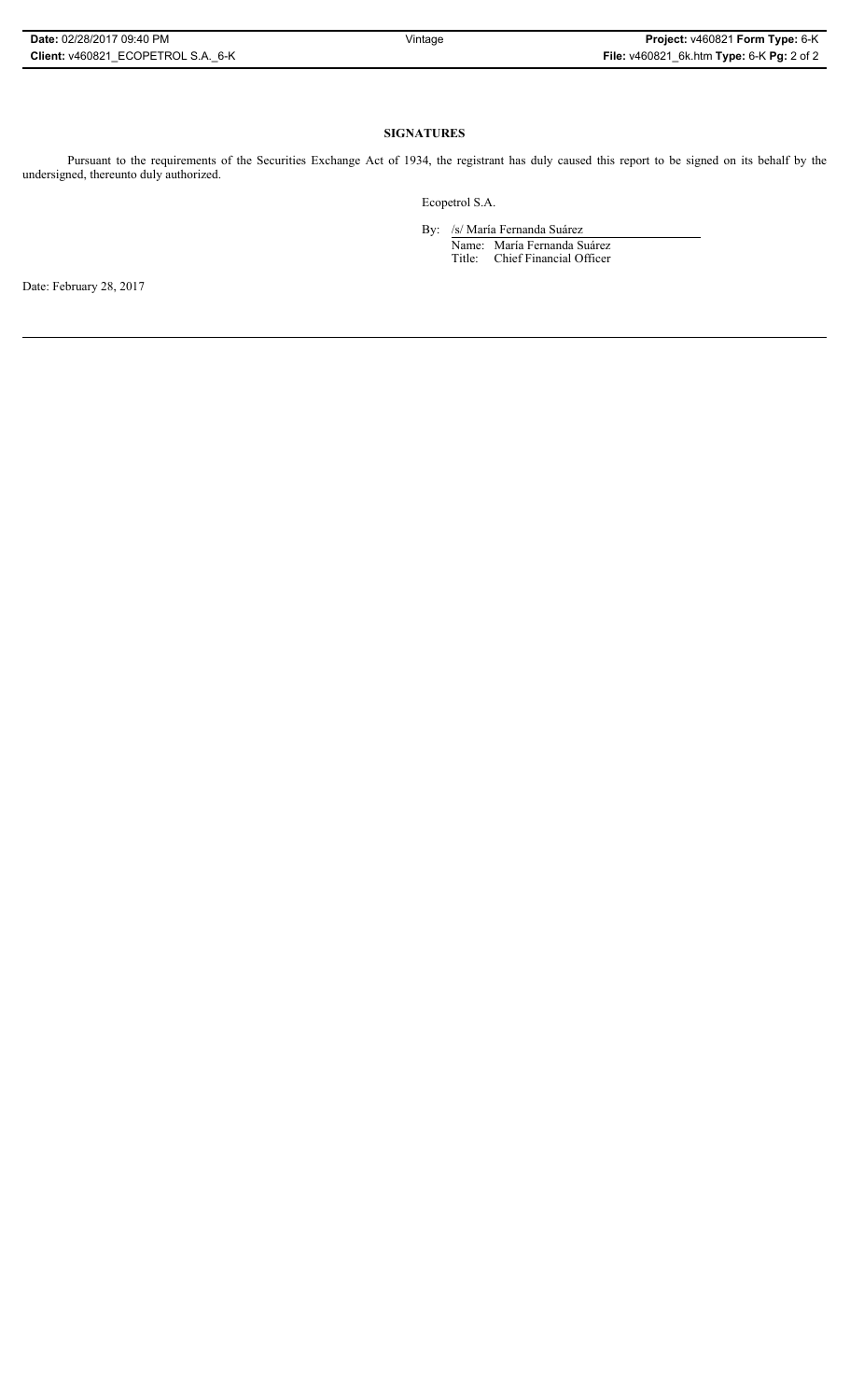# **Exhibit 99.1**

### **Ecopetrol adopts measures to guarantee the adequate representation of shareholders at the 2017 general shareholders' meeting**

In accordance with Resolution 116 of 2002, the Board of Directors of Ecopetrol S.A. (BVC: ECOPETROL; NYSE: EC) ("Ecopetrol" or the "Company") approved the following measures to guarantee the adequate representation of the shareholders at the General Shareholders' Meeting to be held on Friday, March 31, 2017 (the "Meeting"):

- 1. Order the Company's management to inform shareholders of their right to be represented at the Meeting through a proxy and the legal requirements that those proxies must satisfy.
- 2. Instruct the Company's employees to participate in reviewing shareholder proxies and not to accept proxies that do not comply with the requirements established by Colombian law.
- 3. Instruct the Company's management to inform the Company's managers and employees that they may not recommend to shareholders that they vote a certain way on any specific item.
- 4. Instruct the Company's management to inform the Company's managers and employees not to suggest, coordinate, or agree with shareholders on the submission of shareholder proposals during the Meeting.
- 5. Instruct the Company's management to inform the Company's managers and employees not to suggest, coordinate or agree with shareholders voting in favor or against any given shareholder proposal presented at the General Shareholders' Meeting.
- 6. Instruct the Company's management to inform shareholders that they cannot grant proxies to persons who are directly, or indirectly, part of the Company's management or employees.
- 7. Instruct the Company's managers to adopt all measures necessary to ensure that the Company's employees act in neutrally when interacting with shareholders.

# 8. Appoint the General Secretary of Ecopetrol as the person responsible for verifying adequate compliance with these measures.

9. Appoint the Legal Vice-Presidency as the internal division responsible for reviewing shareholders' proxies.